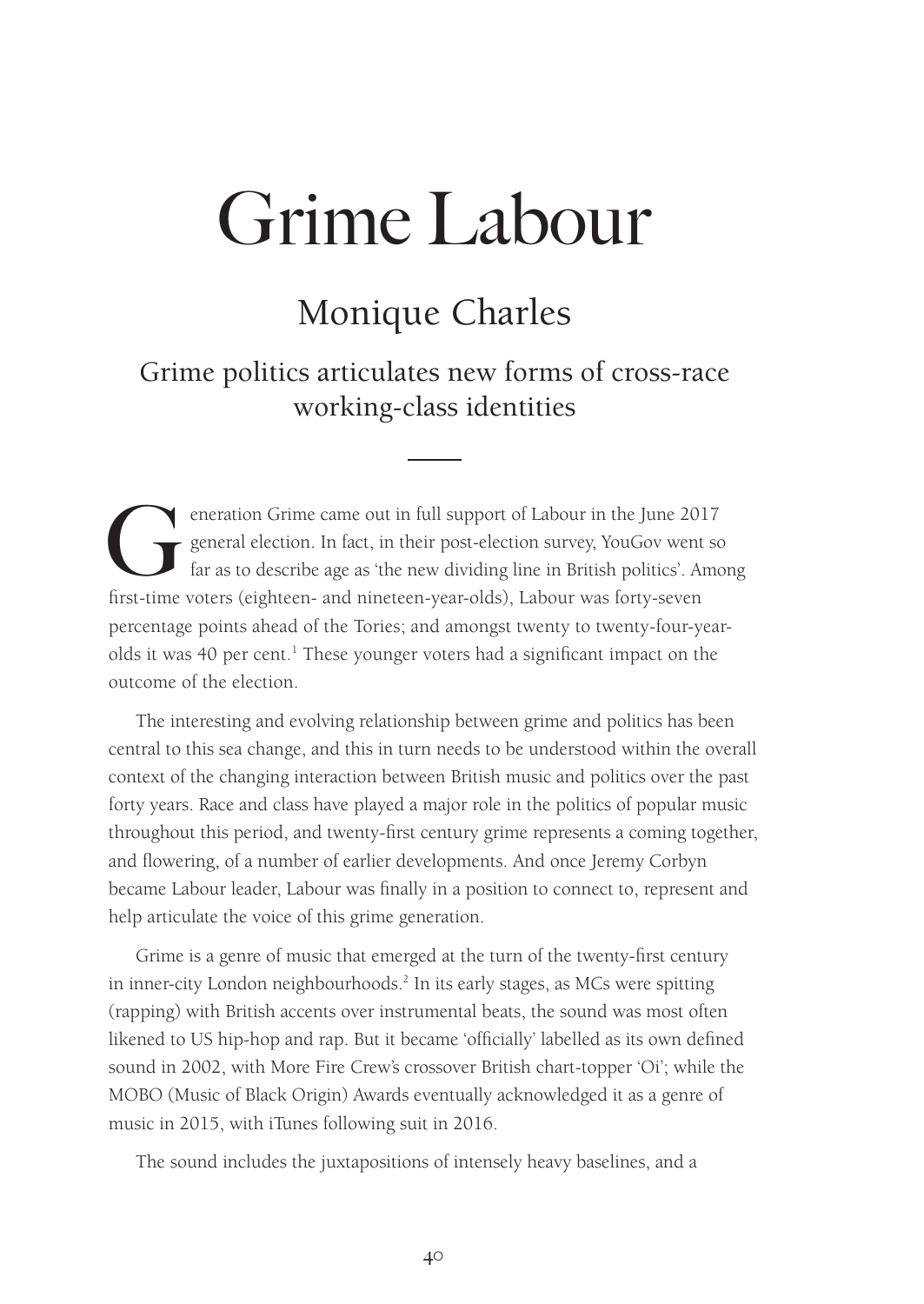vastness of space which is both futuristic and 'non-musical'.3 It has a lo-fi sound quality which has been described as a merging of sounds within a song as sounds are absorbed by other sounds.<sup>4</sup> And it has a fast tempo, in general ranging between 136 and 140 beats per minute. Early on, the use of the PlayStation in music-making contributed to the grittiness of grime's sound.<sup>5</sup> This sound has developed as the genre has grown into itself.

Grime is connected, sonically and culturally, to musical predecessors that include music from the British underground scene such as garage and jungle, as well as Jamaican dancehall, electronic/experimental music and punk rock. And it has also always been about more than the music. It is a culture - and this broader cultural significance helps explain why young people voted Labour in such significant numbers in 2017. Although grime originated as a predominantly black British musical form, it has an appeal to young people irrespective of race or ethnicity, because of the connections it makes to working-class experience more generally, and its inclusion of British cultural references. Richard Bramwell describes this process: 'There was a moment in which the grime aesthetic socialised the subjective feelings of a generation of working-class youth in London'.6 For Bramwell, engaging in grime in live performance settings was a cathartic experience. Grime enabled a collective resistance to the stigmatisation of the working class, and the construction of 'oppositional identities' (p75). And it helped those taking part to make sense of their lives in a wider social context.

This cross-race appeal is also connected to a wider picture of changing identifications in urban areas. Though racism remains pervasive in Britain, its impact is experienced in different ways by Generation Grime, particularly in the inner cities, where people have grown up in a milieu of diverse multicultures, and over time have seen the emergence of new patterns of local identification (partly because of people's experiences of the tensions between global and local influences).<sup>7</sup> Les Back has described the emergence of 'new urban ethnicities' and the making of new heritages - which, as he argues, are be understood as something new, not as the result of the 'mixing' of previous heritages. Back describes these new forms of identification as 'neighbourhood nationalisms'. Belonging to and identifying with a neighbourhood is no longer as strictly tied to racial or ethnic identities: instead it is more reflective of a commitment to the area, and to the length of time people have lived there (p52). He argues that this way of framing ethnicity is radically different from 'the situational

41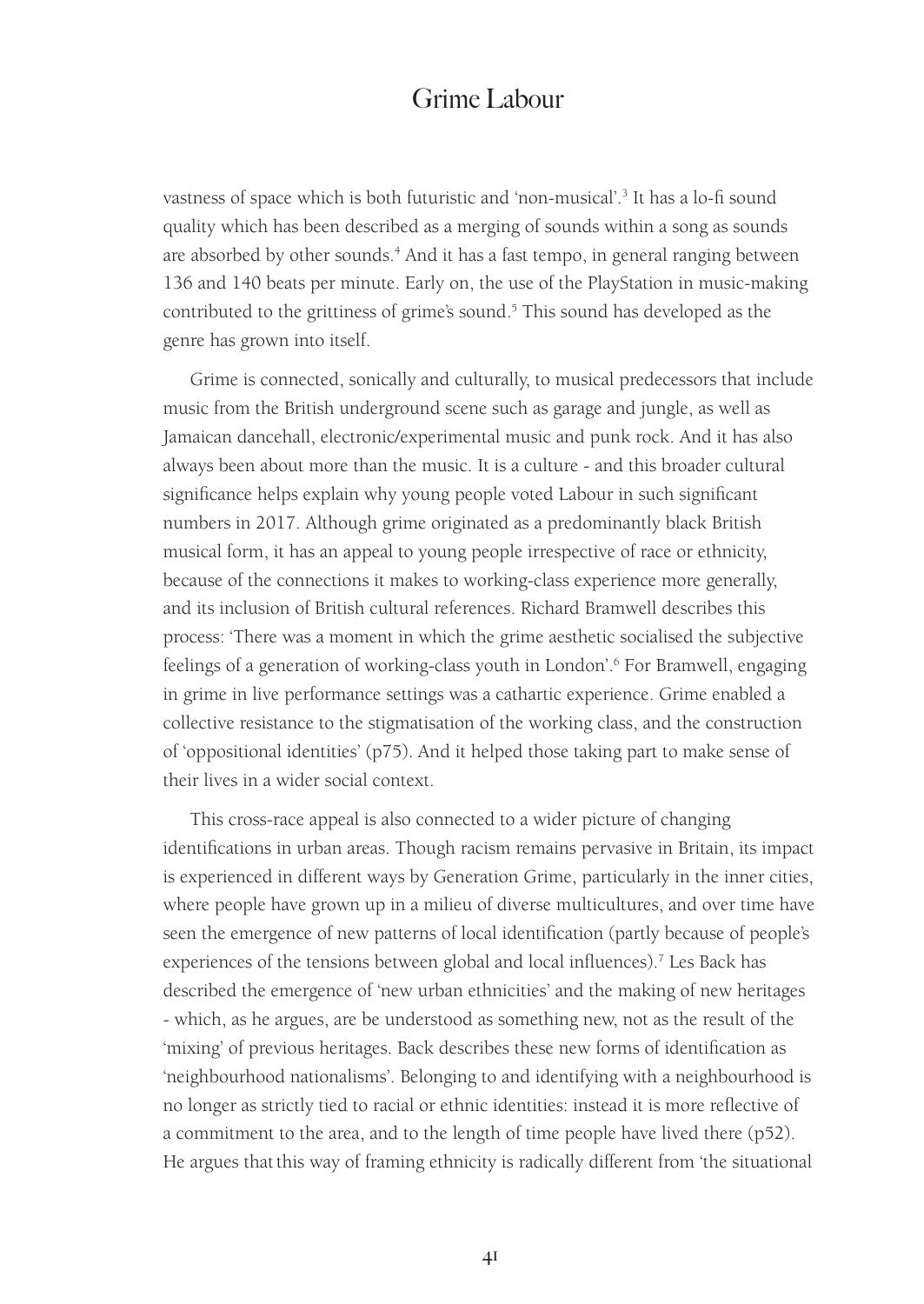model prevalent within anthropology and the sociology of race relations', because it avoids the tendency to define ethnicity 'in primordial ways', and acknowledges that identity formation is both local and trans-local (p4).

The increasing importance of neighbourhood as a source of identification within multiculture has also been noted by other writers. Simon Jones has argued that living in the multicultural locations that have developed in big cities since the 1960s has had a 'communalising effect', which has strengthened over time;<sup>8</sup> while Ben Ridley has pointed to the importance of location - including postcodes - in the identifications of contemporary young people: it is this that identifies who belongs and who doesn't, insiders and outsiders.<sup>9</sup> Such identifications have had the effect of eroding a sense of belonging based solely on race among younger people.

#### **Rocking against racism**

The idea of interracial unity promoted through music started forty years ago, when the musical-political organisation Rock Against Racism (RAR) was set up. The idea had been brewing for some time, but the immediate trigger was Eric Clapton's endorsement of Enoch Powell's racist outburst at his Birmingham Odeon concert in August 1976:

Stop Britain from becoming a black colony. Get the foreigners out. Get the wogs out. Get the coons out. Keep Britain white. I used to be into dope, now I'm into racism. It's much heavier, man. Fucking wogs, man. Fucking Saudis taking over London. Bastard wogs. Britain is becoming overcrowded and Enoch will stop it and send them all back.

This tirade prompted Red Saunders and friends to write an open letter to the *New Musical Express*, and this, in effect, founded RAR, as a coalition of black and white musicians and fans:

When we read about Eric Clapton's Birmingham concert when he urged support for Enoch Powell, we nearly puked. Come on Eric … you've been taking too much of the *Daily Express* stuff and you know you can't handle it. Own up. Half your music is black. You're rock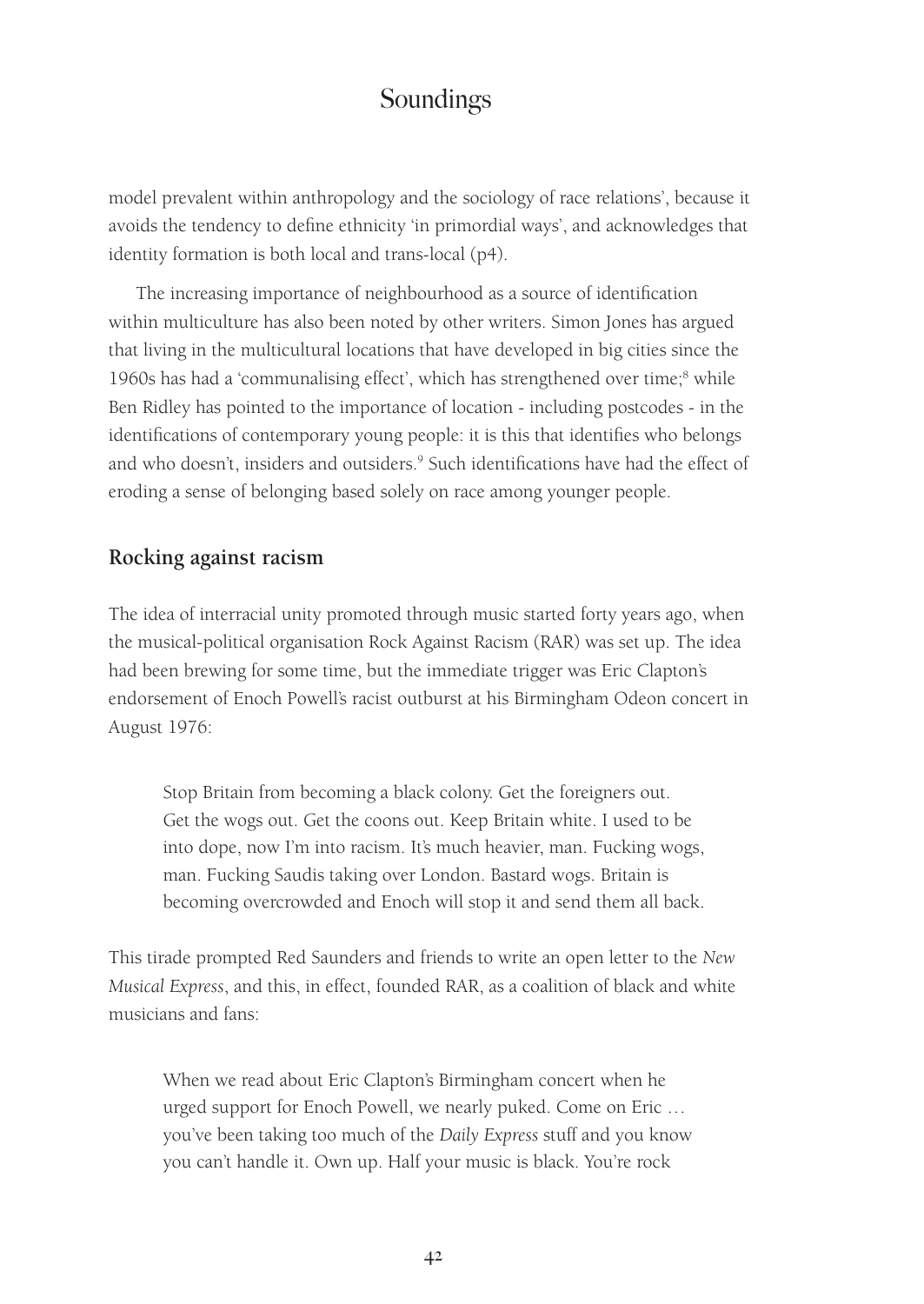music's biggest colonist. You're a good musician but where would you be without blues and R&B?

You've got to fight the racist poison otherwise you degenerate into the sewer with the rats and the money men who ripped off rock culture with their cheque books … We want to organise a rank and file movement against the racist poison music. We urge support for Rock Against Racism.10

Rock Against Racism campaigned strongly - and pretty successfully - against the National Front, which in the 1970s was for a short period becoming increasingly popular among a small section of the white working class. But these days, those who experience hardship in contemporary multicultural urban settings are less likely to blame their non-white neighbours. (The British National Party (BNP), the National Front's successor organisation as the biggest far right party in Britain, has more or less collapsed, and Ukip, now the party of choice for the BNP's former supporters, has little support in big cities or amongst the under 40s.) There has, however, been a rise in more mainstream versions of xenophobic and anti-immigration attitudes - which are very well represented within the Tory party - but the age profile of rightwing supporters is rising across all parties.

Grime is a working-class scene. It originates amongst the people and places hardest hit by government austerity measures over the last fifteen years: the bedroom tax, schools being placed on special measures, the underfunding of schools, the abolition of the Education Maintenance Allowance, tuition fee rises, zero-hour contracts, dwindling prospects of becoming a homeowner, high rents, increased job insecurity … Those young people able to vote in 2017 voted in response to their lived experience, the government's disregard of their future, and the disconnection they felt with a Conservative Party that hardly recognised them, couldn't relate to their lives and knew little about the localities they called home.

Although RAR started under a Labour government, and was a response to racism in particular rather than to wider social issues, the political climate after Thatcher was elected in 1979 was in many ways similar to that of today. There were increased racial attacks, frozen wages, cuts to the public sector, and soaring prices. In response, the short-lived 2-Tone musical and cultural era that flourished at the end of the 1970s and beginning of the 1980s built on and extended RAR's ideas of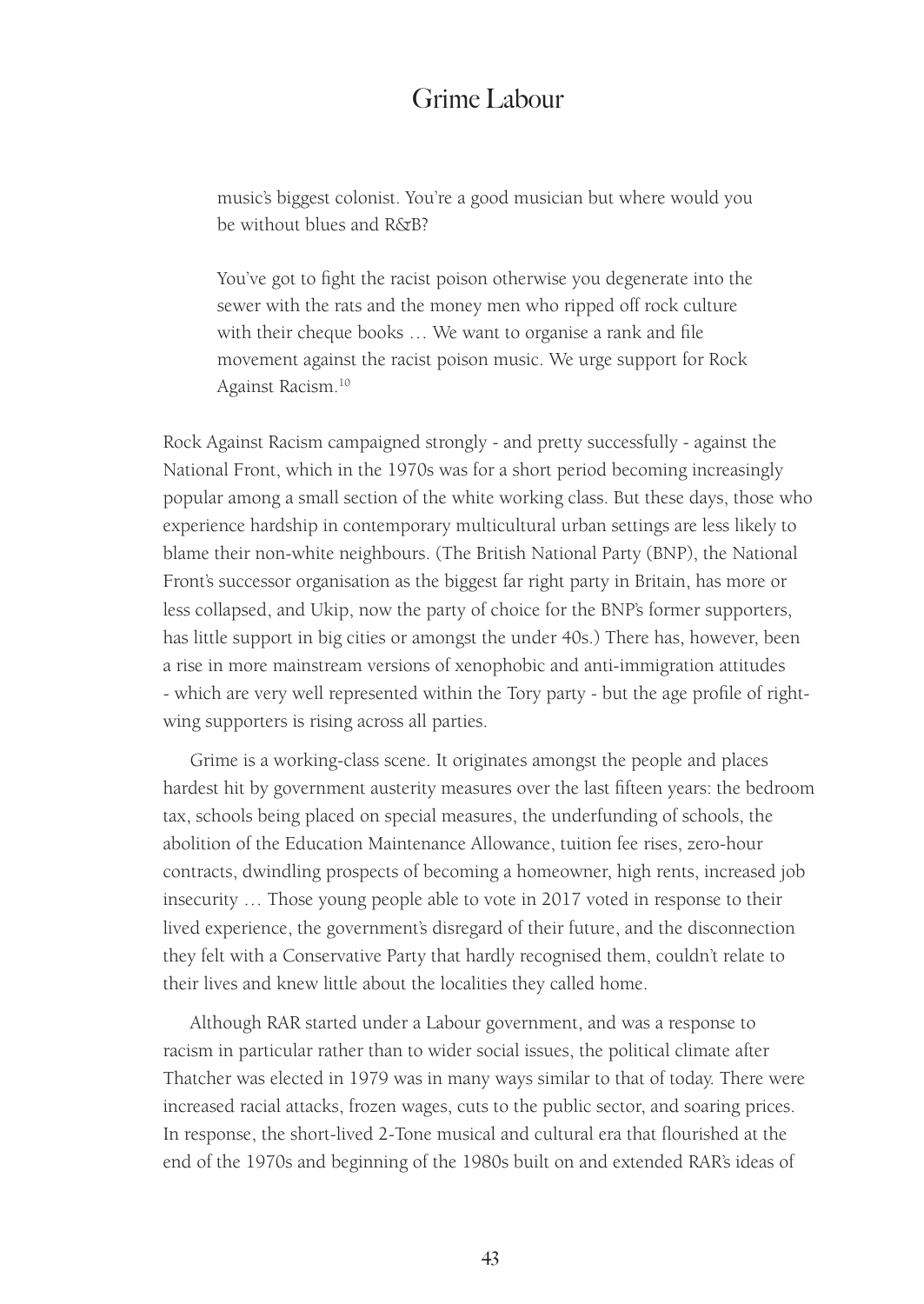challenging racism and promoting racial unity: this was a musical movement that also faced down sexism and unemployment, while favouring a more generalised anti-Thatcher stance and strongly supporting nuclear disarmament. This was followed in 1985 by the launch of Red Wedge, a collective of politically-oriented musicians and creatives who, with the Labour Party, sought to increase youth engagement and encourage first-time voters. Anti-racism was the initial focus, but Red Wedge also adopted a class focus over time. The aim was to campaign for a fairer world. But it didn't last.<sup>11</sup>

In the intervening three decades, we haven't seen anything similar. In spite of New Labour's invocation of 'Cool Britannia', it had little engagement with working-class youth. The Labour governments of 1997 to 2010 presided over, and contributed to, a growing sense that working-class young people, whether black or white, were a problem: there was the coining of the term NEET (Not in Education, Employment or Training), and the implementation of ASBOs and dispersal orders, as well as a number of social exclusion initiatives.12 Anyone falling into the NEET category was seen as a problem - including enterprising grime artists. From the political class to the mainstream media, there was little or no appreciation that, via grime, young people affected by these issues were promoting their concerns via a collective response.

In 2017, Generation Grime were finally taken notice of in the political arena, when grime artists such as AJ Tracey and Novelist, and rapper Akala, voiced public support for Jeremy Corbyn. AJ Tracey appeared in a Labour campaign video, and singer Rag'n'Bone Man spoke to Channel 4 news about voting Corbyn. This was compounded by renewed interest when Stormzy expressed his liking for Jeremy Corbyn's 'energy' in 2016 (see below), and JME interviewed Corbyn. JME's interview had a significant impact on his social media supporters, despite him not personally endorsing Corbyn.

This is the moment when grime not only became understood as political, but also, consciously or not, when it connected with that earlier punk energy of RAR, the multicultural appeal of 2-Tone and the party politics of Red Wedge.

#### **The organic intellectuals of grime**

Artists in the grime scene should be understood as organic intellectuals - as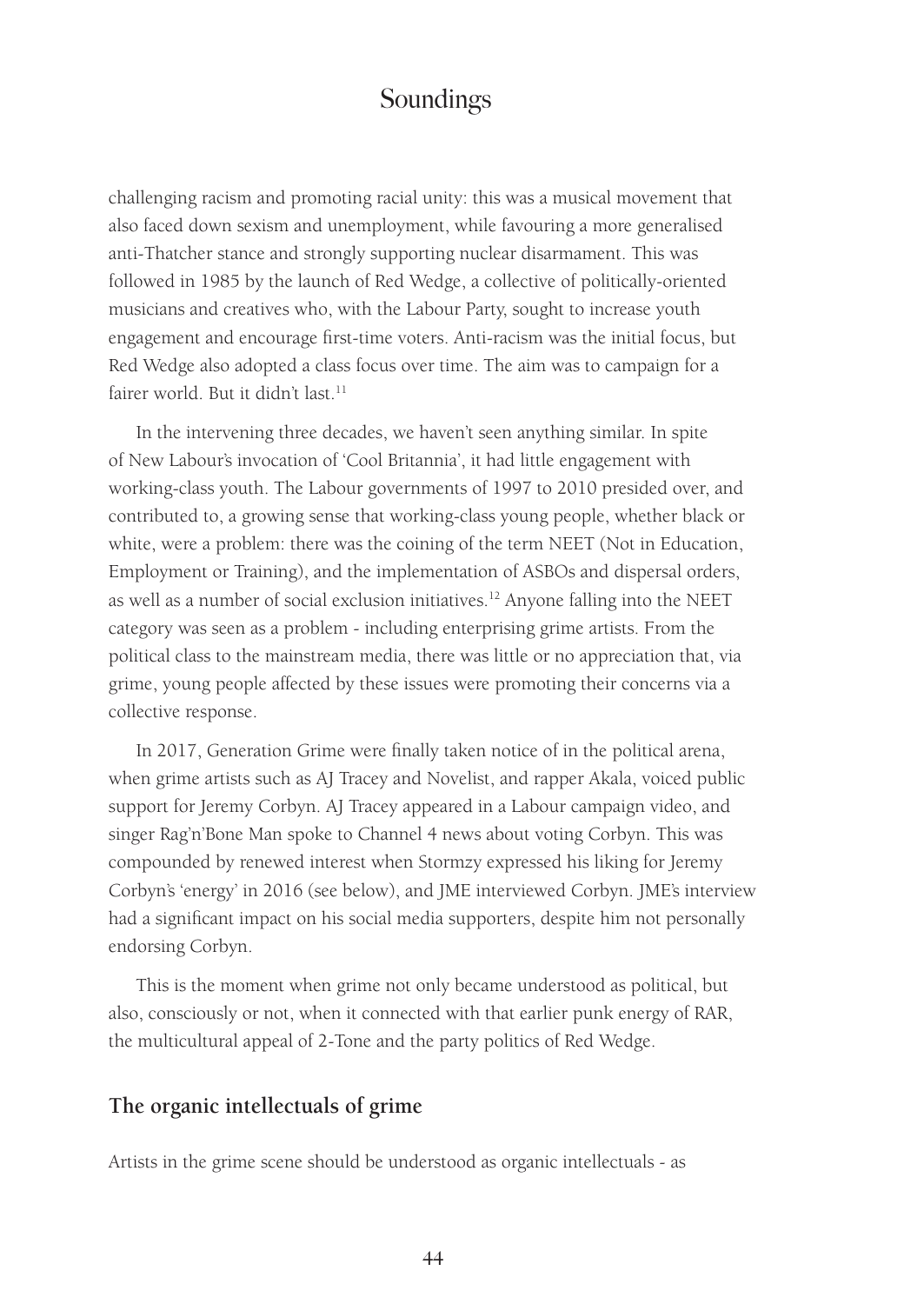intellectuals who are organically linked to their class, and take on roles to represent them, theorise their position and offer them a means of political intervention.<sup>13</sup> They have close ties with their communities and are expressive of class identities and aspirations. Writing of a similar musical-political movement, hip-hop, Nelson George describes the use of music as 'a way of announcing one's existence to the world'.14 Organic intellectuals are the ones who expose private troubles. They are powerful because they connect individualised frustration to a collective experience. Such organic intellectuals are often to be found at the margins of the music industry, and this was generally the case for grime artists - until some of them learnt how to navigate the commercial/underground music industry barrier.<sup>15</sup> In doing so, they managed to maintain their integrity in the scene while enjoying commercial success. That success, however, gives artists an extra modicum of agency - both inside the scene and the communities to which they are connected, and also outside it. They have become the voices of the communities of which they are a part. Crucially, they are central to the scene and are not seen as outsiders: they have come up through the scene and won the respect of their peers. Of particular importance here is the crew, 'the collective of friends'. The crew enables a gathering together to share resources to make music, and offers camaraderie, and in some cases protection from outsiders: it is a microcosm of the collectivity of those involved in the scene. And, while the lyrical content in much of grime may not be obviously political, the lived realities and hardships that are described certainly are. This time around, the artists who are leading a popular movement are from working-class backgrounds. They exist at the intersections of race and class.

Jeremy Corbyn's understanding of racism, poverty and homelessness struck a chord with Generation Grime. This is a generation that has grown up with policies that have effectively quarantined their life chances. Corbyn has returned to a politics that can represent their collective experience via a narrative of fairness, social justice and the redistribution of wealth.

Stormzy has touched on the reasons for Corbyn's appeal:

I saw some sick picture of him from back in the day when he was campaigning about anti-apartheid and I thought, 'Yeah, I like your energy …'.16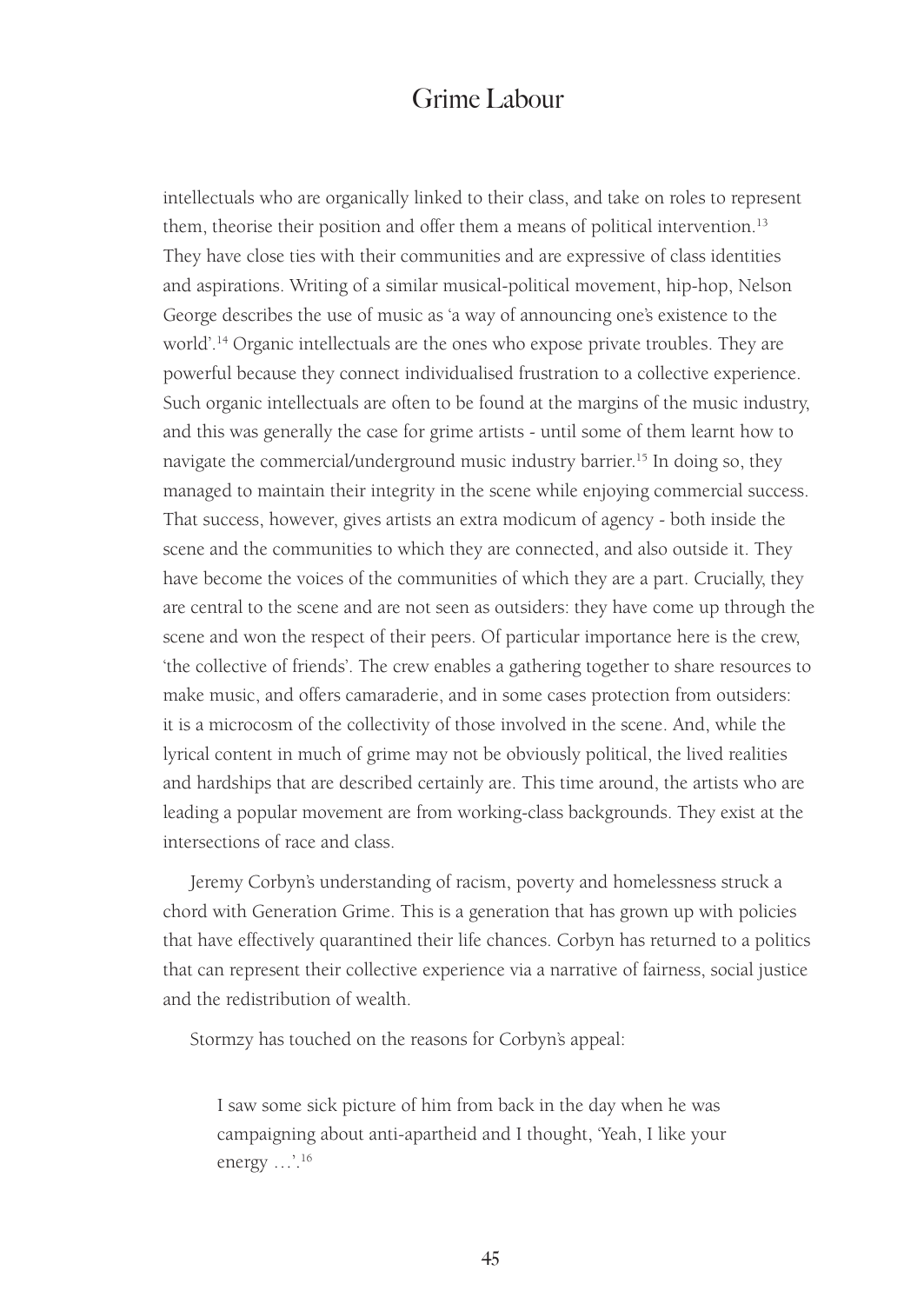Unlike the Blair/Britpop relationship, grime artists' endorsement of Corbyn is from the bottom up. The grime endorsement is led by those who are themselves marginalised, not those who have had a degree of privilege and are now speaking out against injustice on others' behalf. As a result, those involved have a sense of political agency that involves much more than the provision of a musical backdrop to an election campaign.

#### **People powered**

Grime artists are unsung heroes. They use their position as organic intellectuals to engage with formal politics and push for change *with* the collective, *for* the collective. Although Labour did not win the election, this was a moment in history that has injected new energy into politics and massively increased political engagement amongst young people.

It has given Generation Grime the opportunity to realise their political power, and, significantly, the means to use it. During the 2017 election campaign, grime artists made significant contributions toward galvanising Generation Grime into political action through social media, including through the use of hashtags such as #Grime4Corbyn. This became a key moment when young people felt they could do something to influence both British society and their own futures. The innovative use of technology, new organising techniques and training programmes inspired by the Bernie Sanders campaign, the chant 'Oh, Jeremy Corbyn', and the viral social media content, enabled social media clicks and shares to be transformed into political action. These tactics were fluid enough to reach out to young people in ways no political party in this country had encountered before.

Corbyn has capitalised on this moment, making himself highly visible in the immediate aftermath of the vote. Thus he made a speech on the 2017 Glastonbury Festival's Pyramid stage, using the platform to promote the idea of unity - offering multiracial unity in direct opposition to Trump's campaign for walls to keep out 'others', in this case primarily Mexicans. He spoke about housing, the environment and racism in a speech that was both measured and charismatic - that's his style and showed a real connection to the way his supporters were feeling in the current climate, making politics relevant and accessible.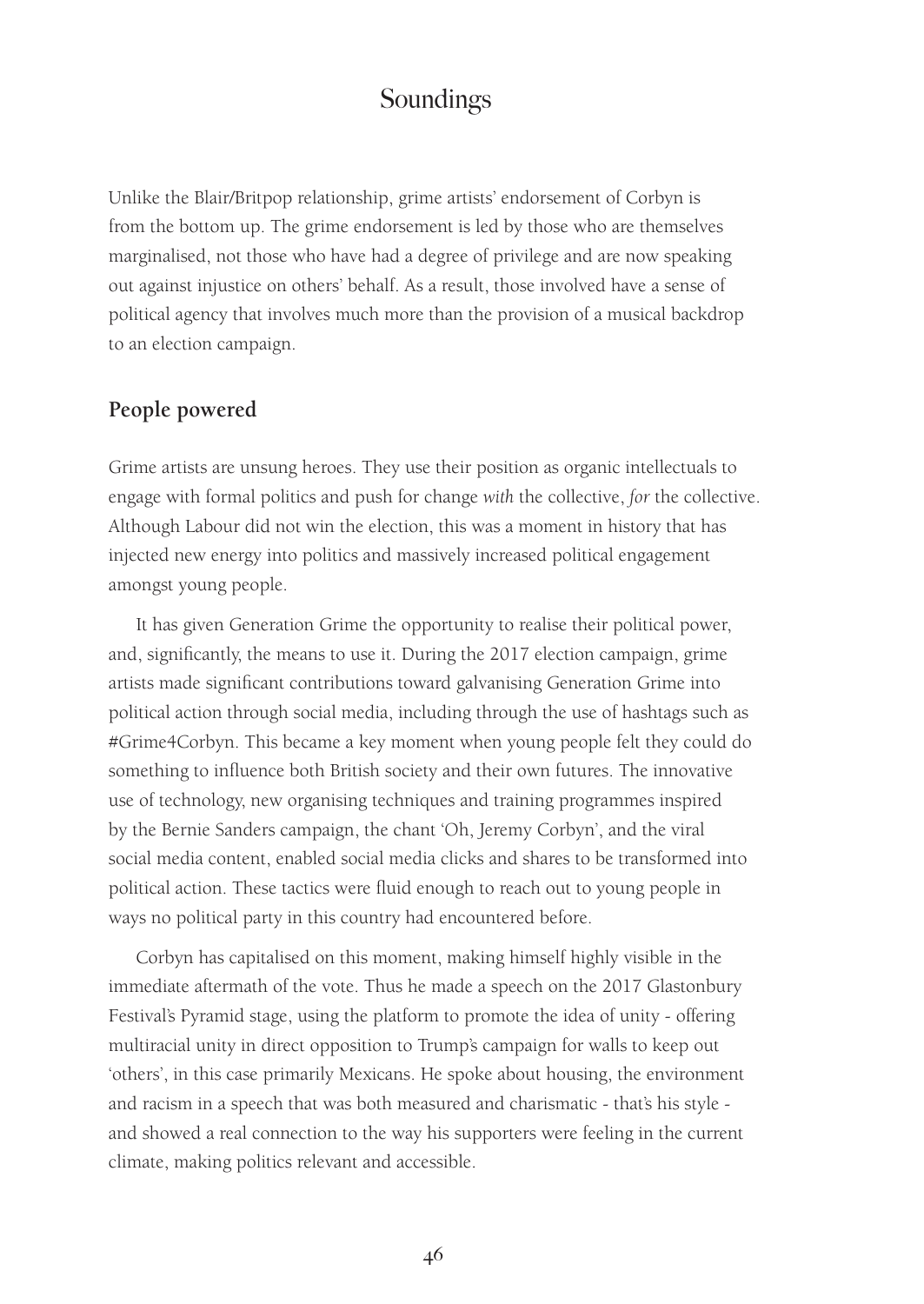#### **Grenfell**

When, in response to the Grenfell fire disaster, Simon Cowell released a charity cover version of Simon and Garfunkel's 'Bridge over Troubled Water', it was led by a Stormzy intro that gave expression to a strong sense of connectivity between communities that live in racialised and classed spaces - those new urban ethnicities. His lyrics show Stormzy's sense of connectedness to those who perished in the fire, as he acknowledges the feeling that it could so easily have been his own family members, or himself, in that building. This sense of human connection to the tragedy is poignant. It speaks to all who live in these kinds of buildings - places where such a tragedy could still be very much a reality, given that so many people still live in high-rise blocks with flammable cladding attached to their exteriors. The intro expresses intense empathy with the realities of the lives destroyed by the fire, as well as a resolve to do something to be part of the solution. It can be understood as part of a process of realising that the Grenfell Tower fire symbolises all that is inhuman within neoliberalism, and that the tragedy must become a political catalyst for the marginalised, as well all who are opposed to the horrors of neoliberalism: the memory of Grenfell will sustain their energy as they push for social change.

Stormzy also used his Glastonbury performance to pay tribute to the Grenfell victims and to demand answers from the government. And a collective of grime artists organised a fundraising event for the survivors of the fire, using the hashtag #Grime4Grenfell. Local grime artist Piki Saku and rap artist Akala used live broadcasting opportunities to challenge the government. They provided a social analysis as to why the fire took place and questioned how it was handled by the authorities, while highlighting the community spirit of the area. Hip-hop and grime artist Lowkey, another local, filmed an interview with a friend who was also a survivor of the fire. This was partly to give his friend a voice, but also to give viewers a first-hand account of what happened. Lowkey emphasised that neoliberalism cost the lives of the poor and racialised; and he raised the issue of who should be held accountable. He also drew attention to government malpractice in the treatment of survivors, particularly regarding rehousing. He called for justice, and - significantly - political mobilisation. Another local grime MC, A.J. Tracey, highlighted the lack of response from both local and central government, the area's gentrification, and the racism that underlies all this. He specifically mentioned Corbyn's proactive response to Grenfell, and declared that this kind of open engagement with the community in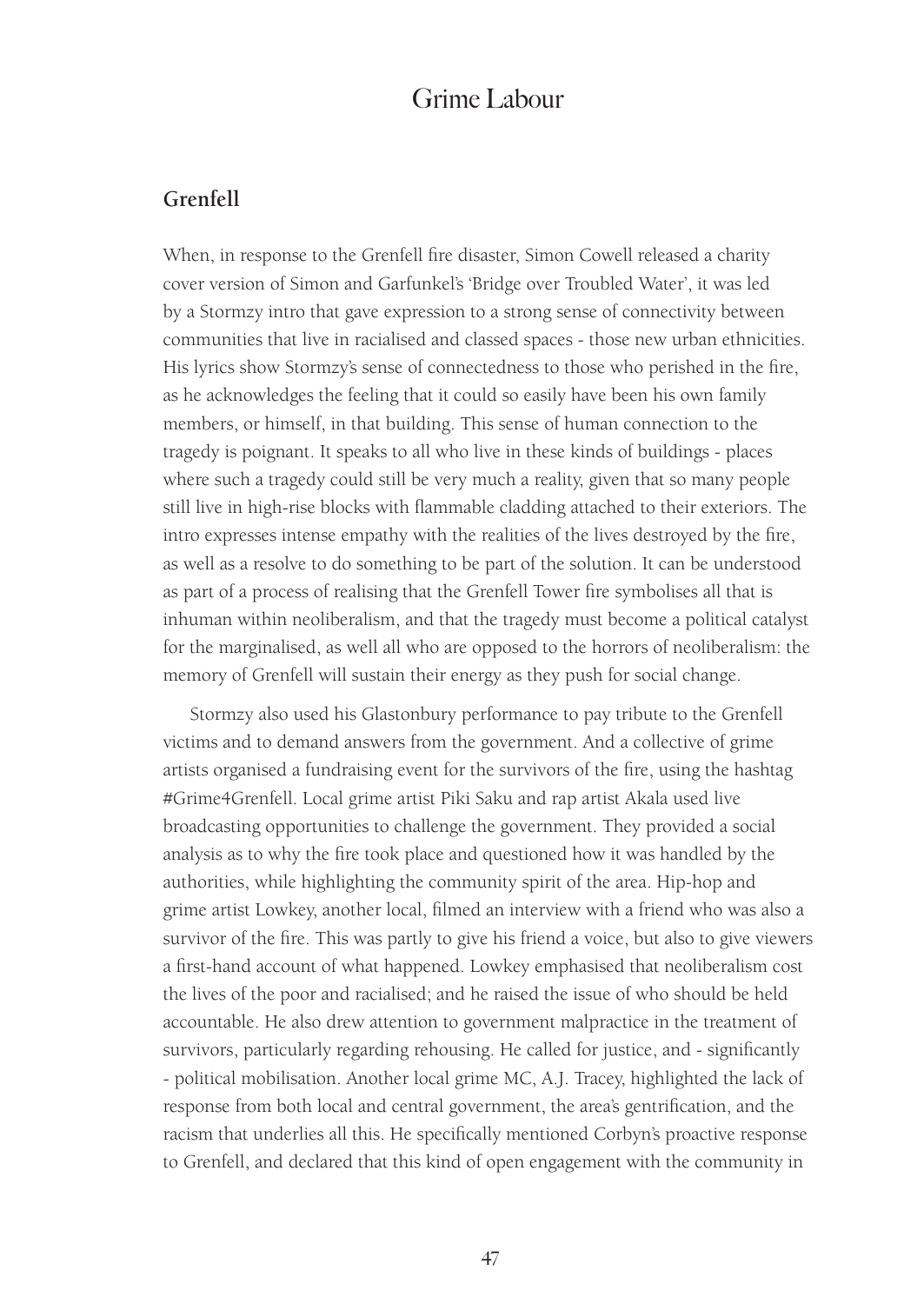the wake of the tragedy was why people voted for him in 2017, and would continue to have faith in him as the next prime minister.

Significantly, and unlike leadership behaviour in previous pop and politics collaborations for social change, Corbyn engages directly with both musicians and the communities they come from. Red Wedge sought to be the middleman between the youth and politicians, and thus generate youth interest in politics. In Cool Britannia Blair sought an aesthetic. Corbyn rejects both these approaches: rather, he works directly with and for communities, in person. He has been doing this for decades as a dedicated campaigner, and it is this authenticity which makes him so attractive to the youth, and to marginalised communities and others who reject the policies of our current government. He fights for fairness. His use of social media ensures he has direct access to the public and makes himself accountable. He attempts to engage with people in the 'everyday', to be relevant. Corbyn's sentiments regarding the Grenfell tragedy stood in stark contrast to those of the Conservative government, and demonstrated his affinity with those affected. He visited the victims and the area. He used social media to speak out against the tragedy as it relates to social stratification, as well as the handling of Grenfell survivors by the authorities. He made the public aware that he was contacting the government to push for survivors to be included in the public inquiry. People who had felt ignored for too long now feel listened to.

#### **Ooohhhh Jeh-Reh-Mi Corbyn**

Corbyn is actively engaging with young people and popular culture. His openness is authentic, and, as a result, attractive. But Corbyn's way of engaging with popular culture is very different from Blair's. Blair was very active with pop culture and popstars in the lead-up to the general election in 1997, when he attended the Q Awards and the music industry BPI annual meeting. And he was strongly linked with Britpop, which was seen as a reconnection with the British rock and roll of the 1960s. But this music was accepted into the mainstream, rather than being seen as an alternative to the mainstream, a counter culture. Indeed, many Britpop musicians enjoyed and made full use of the money, culture, fashion and media opportunities their mainstream income afforded them. This union of pop and politics was strategic on the part of Blair's campaign.17 The Labour Party sought to control the dynamic,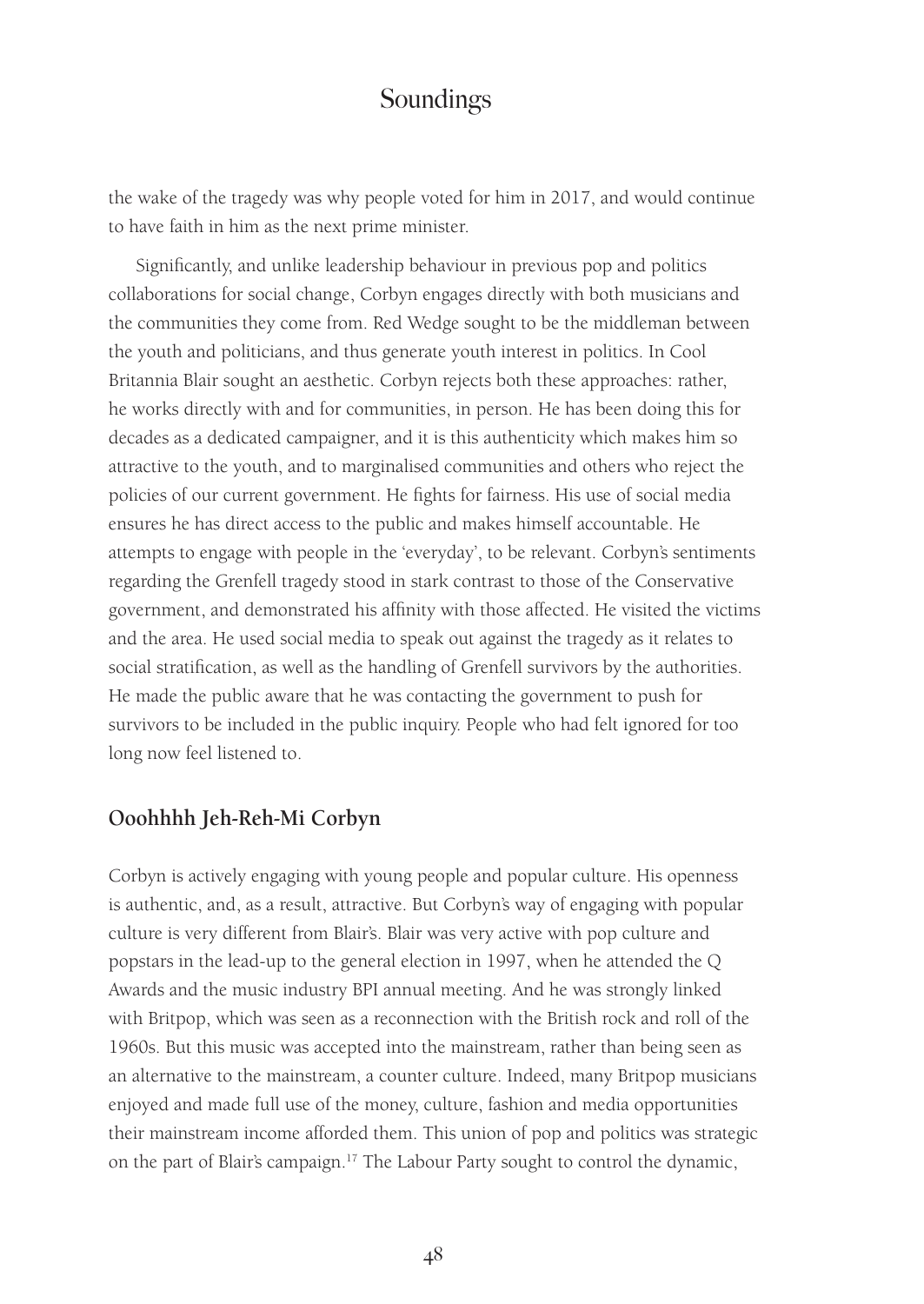however: they did not want the political organising that Red Wedge was allowed to pursue in the early years of Neil Kinnock's leadership. And there are plenty in the party today who remain suspicious of an autonomous socio-cultural movement that #Grime4Corbyn could yet become for, but not of, Labour.

In his book *Walls Come Tumbling Down*, Daniel Rachel makes the point that Red Wedge 'was teaching the Labour party how to listen'.<sup>18</sup> By engaging with Generation Grime on its own terms, this is the tradition that Corbyn has adopted. Equally, now that grime has become attractive to the middle classes, and is straddling the mainstream-versus-counterculture dividing-line, grime artists have remained connected to real community issues. Grime does not get particularly caught up in celebrity for the purposes of marketing or conspicuous consumption;19 and this is a departure from the fancy and aspirational lifestyle practices, and upward mobility, of its immediate predecessor, UK garage. Grime is primarily an underground genre: much 'harsher, grittier, [it reflects] the world as it [is] rather than a varnished, romanticised version of the truth'.<sup>20</sup> It is the voice of those 'left behind'. It reflects the economic hardships of the areas it came from, and in their lyrical content its emerging artists openly declare an oppositional worldview as its ethos.

To paraphrase the founder of modern sociology, C. Wright Mills, grime articulates the public issues that shape collective private troubles. It is the voice of those hardest hit, responding to political decisions made by government. Although there remains within the scene a desire for economic success and security, and it was an enterprising ingenuity that first created and then expanded the scene, this is not a culture founded on hyper-individualism. The success achieved by those in the scene by one person is viewed as a success for all, for the 'endz'. Individual achievement produces collective pride: grime's success is collective. And this collectivity contributes to people's sense of identity and culture, and melds together the successful individual and the collective. Community is also fostered through the collective experience of hardship. Grime has for some time gone it alone, but, now that someone - Jeremy Corbyn - is recognising their realities, artists are encouraging people to use more traditional channels to express their political concerns, while also retaining the agency they have had to develop themselves as a result of previous governments' marginalising policies, and their proven ability to self-organise.

Thus, grime's potential is located somewhere between the aesthetic of Blair's incorporation of Britpop and the day-to-day grassroots political organising of the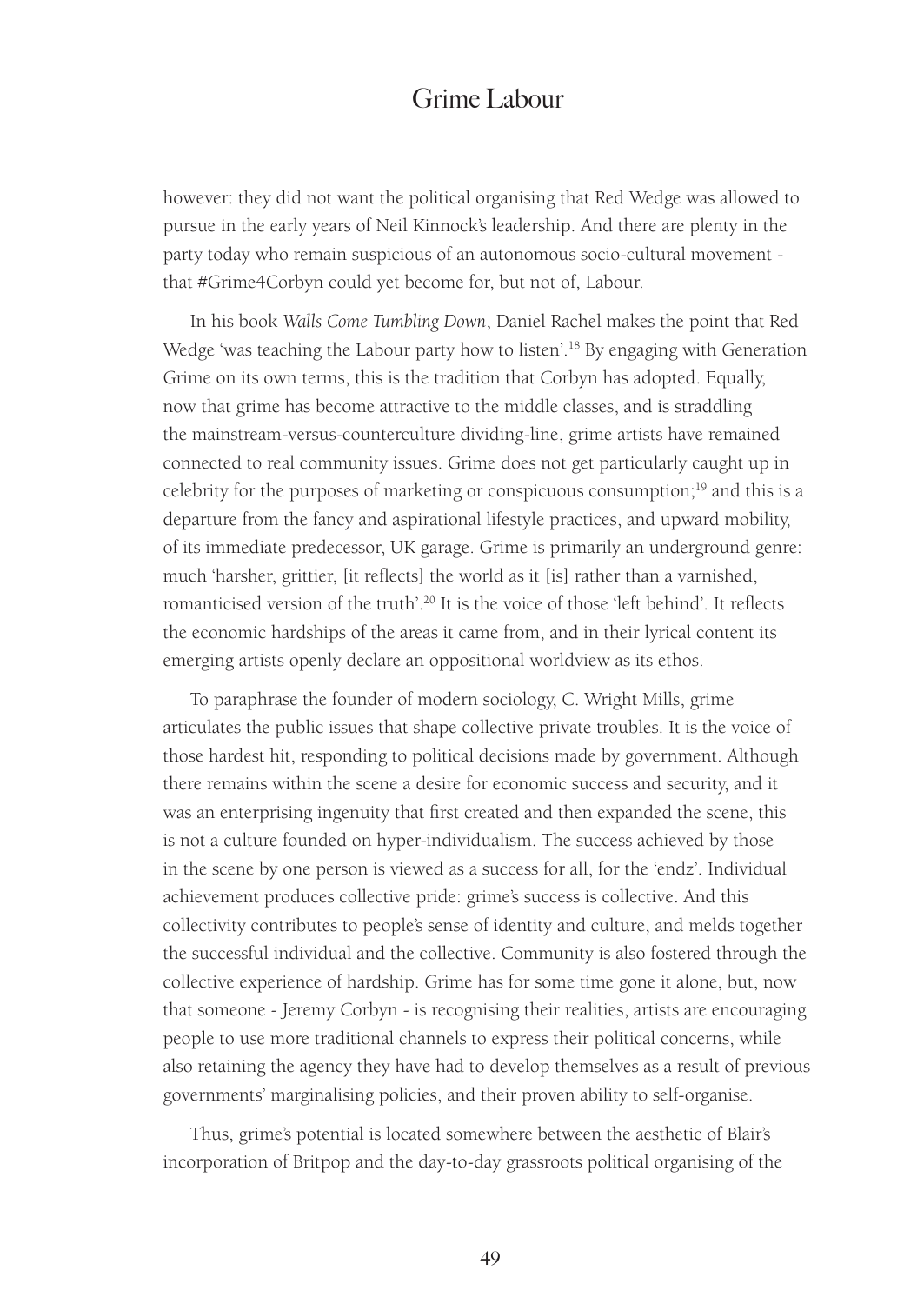Red Wedge tours. This is neither an attempt to make Corbyn cool nor to 'sex up' the party with a decent soundtrack. It's something different. We're just not quite sure what, yet.

Both the general election and Labour's response to the Grenfell tragedy could be the start of an ongoing dialogue and sustained political engagement amongst not just young people but also older, equally disillusioned, voters. And grime artists could play a major role in this process: they remain very much connected to their communities, albeit organising in sporadic, informal, even anarchic ways that sit uneasily with the traditional Labour Party methods.

Young people understand branding and instant gratification. They exist in a world where attention and concentration are competed for as standard. But the same technology that entices them into the market also enables a way for people to attempt more for themselves, unaided. The shift grime is making may also create the space for more overtly political lyrical content and imagery in artistic expression, for both established and emerging artists.

But Labour will need to listen if it is to remain tuned into the obvious potential. Listen, do not seek to take over.

Generation Grime's actions in 2017 made everyone sit up and take notice. Can Labour learn the lessons? Grenfell made public the devastating impact of neoliberal agendas. Now there is the possibility of a government that will govern #ForTheManyNotTheFew. To achieve this, Generation Grime wants a *relatable* leader. Labour's 2017 manifesto suggested that it was beginning to understand the pressures of existing policy on the working classes; and Jeremy Corbyn is viewed as someone who promotes the issues that young people see as necessary for the improvement of their life chances: the abolition of tuition fees, extra funding for the NHS, an increase in the number of new homes, the scrapping of the bedroom tax, and the abolition of income thresholds for spouses of migrants, whilst asking the more wealthy to pay more tax, so as to create a fairer, more inclusive, country.

Since the 2017 general election, Generation Grime has begun to realise its political power. Led by Corbyn, but shoulder to shoulder with him as an equal, we want to push forward for a fairer Britain, built by effective local organising and sustained community engagement. But if Corbyn is to be the political hope, he and the Labour Party must engage with #TheMany under what I term 'Corbynism as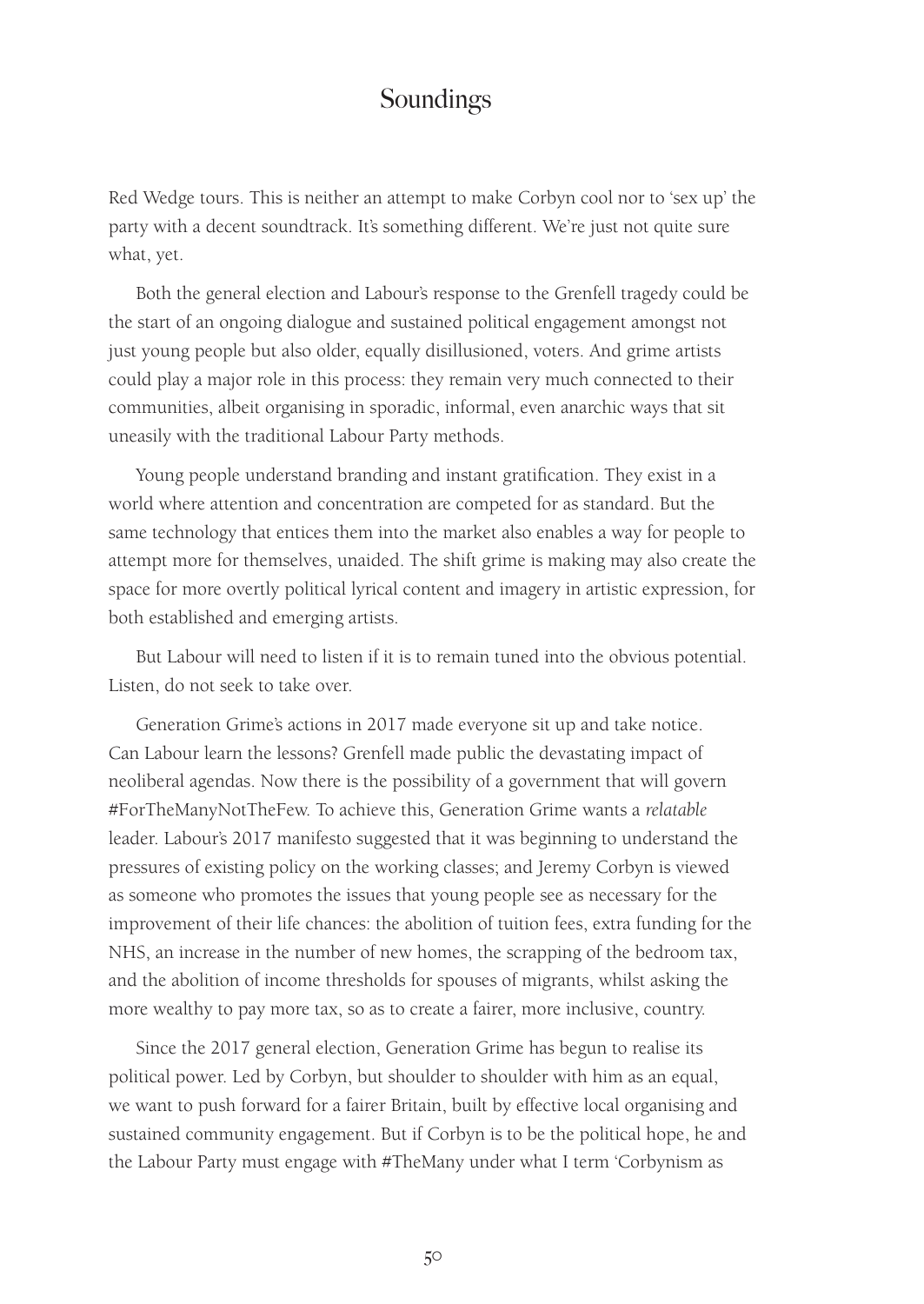Organism'. We must work together as a functioning whole. This means that Labour supporters and the left more widely must engage with each other, and remain committed to community, and to the idea of fundamental rights for everyone. We must straddle government and grass roots activism, and we must connect both online and in physical space. The Labour Party (including one that leads a future government) must clearly signpost its loyalties. It must make engagement with the political process easier and the process itself more representative. If not, there remains the danger that it will once more lose the support of young people.

*This is an updated and edited version of an essay which originally appeared in Mark Perryman (ed),* The Corbyn Effect*, Lawrence & Wishart 2017.*

**Monique Charles** has written widely on grime and politics. Her PhD at Warwick University was entitled 'Hallowed be thy Grime?: A musicological and sociological genealogy of Grime music and its relation to Black Atlantic religious discourse'.

#### **Notes**

1. YouGov, 'How Britain voted at the 2017 General Election', www.yougov.uk. 13 June 2017.

2. See Monique Charles, 'Grime Central!: Subterranean Ground-In Grit Engulfing Manicured Mainstream Spaces', in Kehinde Andrews and Lisa Palmer (eds), *Blackness in Britain*, Routledge 2016.

3. See Paul Sullivan, *Remixology: Tracing the Dub Diaspora*, Reaktion Books 2013; Julian Henriques, *Sonic Bodies: Reggae Sound Systems, Performance Techniques and Ways of Knowing*, Continuum 2011; Lloyd Bradley, *Sounds like London: 100 Years of Black Music in the Capital*, Serpent's Tail 2012.

4. David Machin, *Analysing Popular Music: Image, Sound, Text*, Sage 2010.

5. See, for example, Andrew Missingham, *Why console-games are bigger than rock'n'roll: What the music sector needs to know and how it can get a piece of the action*, Youth Music Organisation, London 2007; see also Paul Lester, *Bonkers: The Story of Dizzee Rascal*, Omnibus Press 2010.

6. Richard Bramwell, *UK Hip-Hop Grime and the City: The Aesthetics and Ethics of London's Rap Scenes*, Routledge 2015, p33.

7. See Les Back, *New Ethnicities and Urban Culture*, UCL Press 1996.

8. Simon Jones, *Black Culture White Youth*, Palgrave MacMillan 1988, pp127-8.